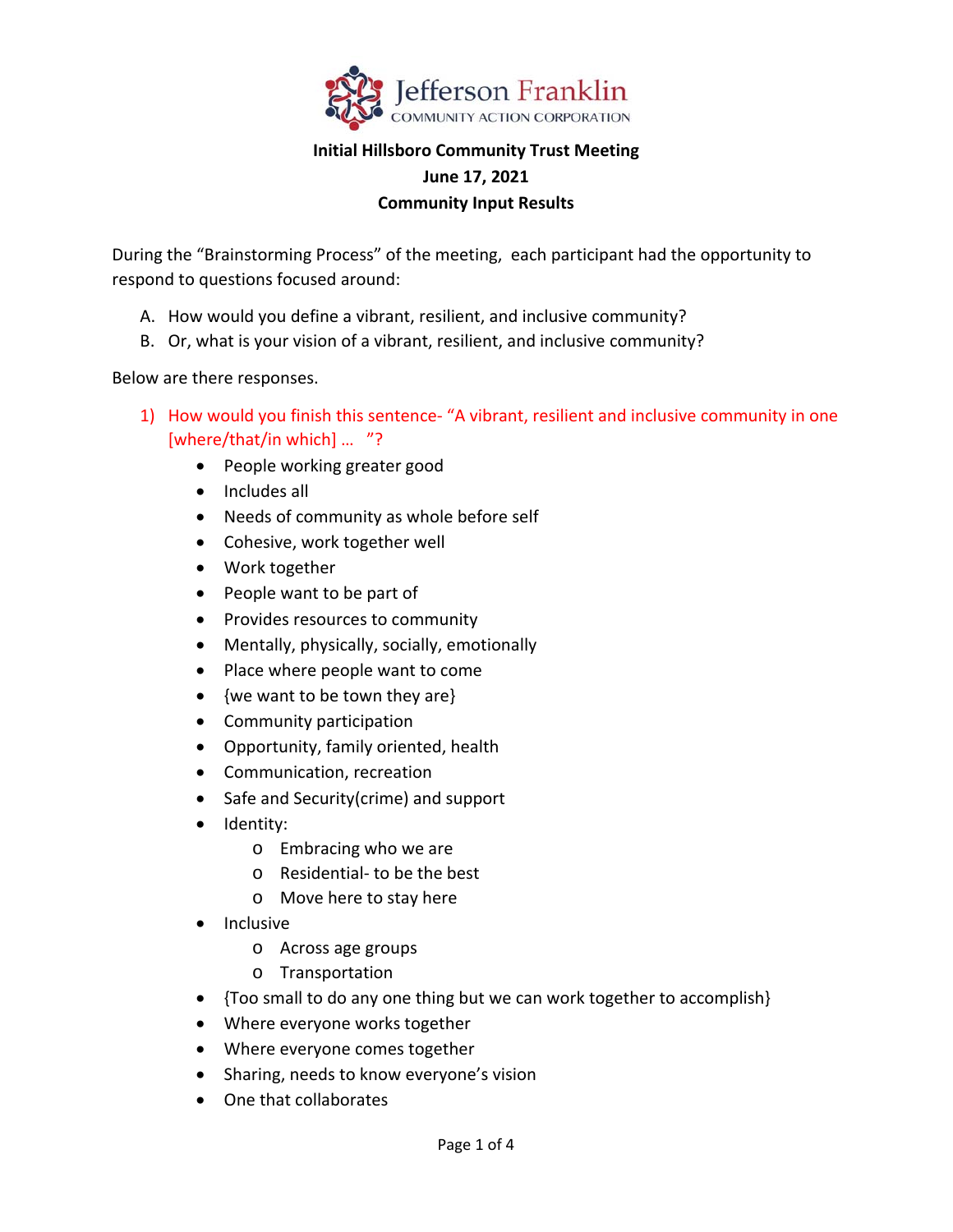

- {mentioned that everyone was wondering what would go in, in the large field where the marijuana shop that went in}
- Wondered how the marijuana shop would affect the kids in the community
- Hoped that a skating rink or something for kids to do would go in
- Wants a safe place for kids to have something to do
- We lack a place for kids to go and parents may be struggling to get them there
- 2) What is one thing we could do in this community that would make our community a more vibrant, resilient, and inclusive community?
	- Participants agreed with conversation that having more interactive things to do is what she is looking for
	- Having a community center to have things for kids to do- a free arcade, a tutor or open gym night
	- Get involved
	- Incentive, something to draw people in
		- o Worth the time
	- Showcase the city
		- o Be able to sell it
	- Working on a grant for a "splash pad" at the park
	- Flowers. Plants in pots
	- More interest/Participation in clubs
		- o Lions clubs, civic center, etc.
	- Fourth of July
		- o No money for fireworks
		- o Going door to door at businesses to Get donation
	- Getting young people involved in the issue
	- History- local museum/historical society
	- {school is center} The form is a symbol/focal point
	- Community center x 2 healthcare, exercise, generation gap bridge
	- {health and fitness program} sidewalks for 2 miles, need to connect it
	- Southern entrance to town at Hwy B and Hwy 21
	- Legacy/history/crossing with generation gaps/senior care
	- Better city park
	- Get people to participate{educators}
	- **•** Community
	- Volunteers
	- Can't move forward until people come forward and participate
	- Community participation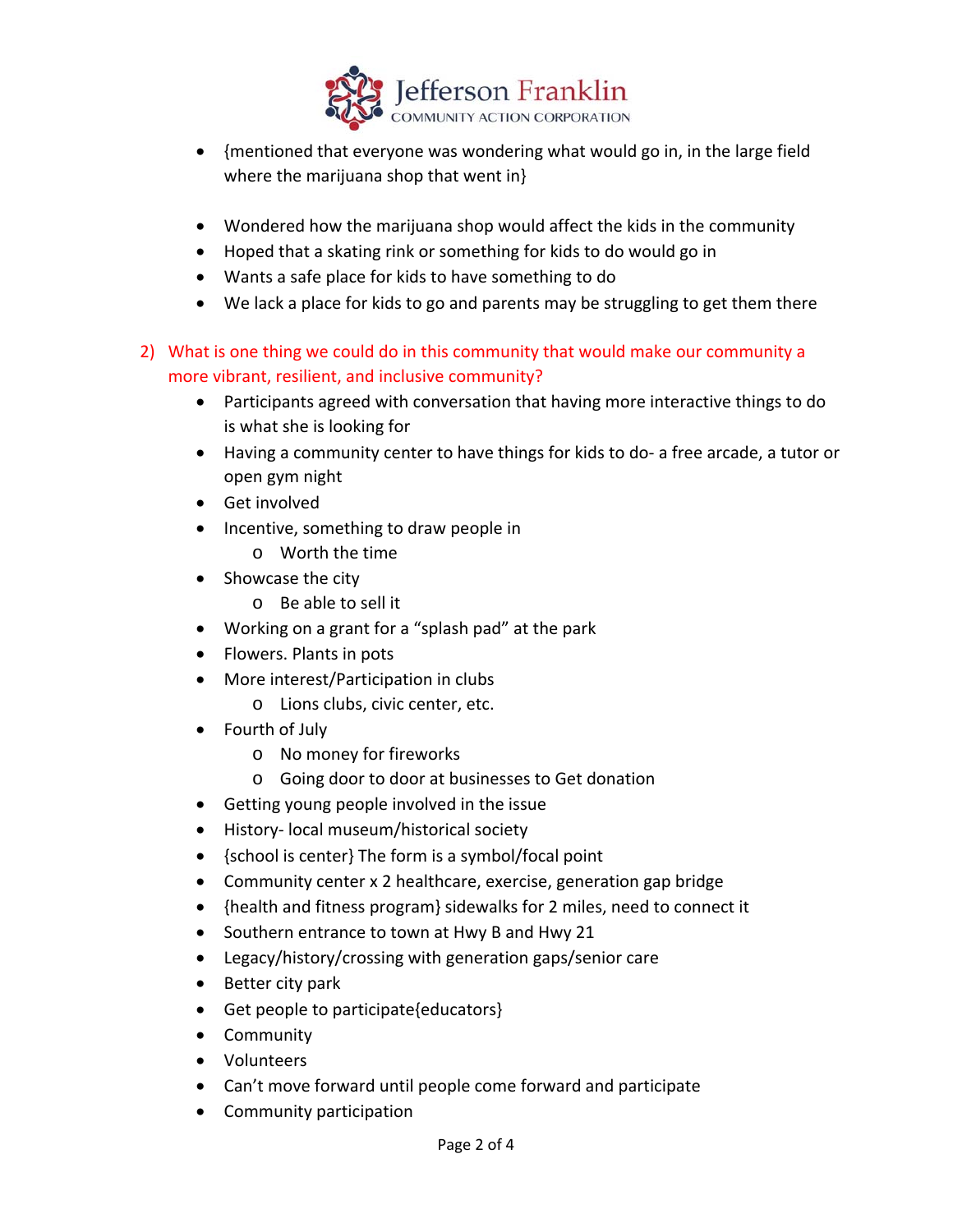

- 3) How do we, together, engage more people in our community to help create a more vibrant, resilient, and inclusive community?
	- Hold in park so people can stay distanced
	- Hold a community day once a month for people to go
	- $\bullet$  {bribery,  $\{ol\}$ }
	- Communication
	- Younger- more participation
	- Early childhood center
	- Students on good start
	- School is the center
	- Splash pad, things for kids
	- Community center
	- Place to gather
	- Barriers/ideas but people will come
	- $\bullet$  Engage the college but needs to belong to the community
	- Engage more people by social media- more awareness of what is in community
	- Disconnect from low-income, poor environments
	- {Get Healthy DeSoto}
	- Get more positive news out- communication, text, Facebook, but misses out older people, send mail
	- Communication of resources is a need
	- {Festus} host events/marketing
	- Advertising and marketing, flyers
	- Partnering
	- Media-Facebook/Instagram
	- Make everyone knows when someone young does something good
		- o Recognition‐ acknowledge the kids
	- {Taking care of the cemetery} lead by example, school kids, the mayor mows, city hall, fire, maintenance staff and school

## 4) Are you aware of any initiatives occurring in other communities that might work in our community to make a more vibrant, resilient and inclusive community?

- DeSoto has the Melba move theater and the main street to walk
- Drive in
- Form committees
- Get people here to learn
- Hear both sides